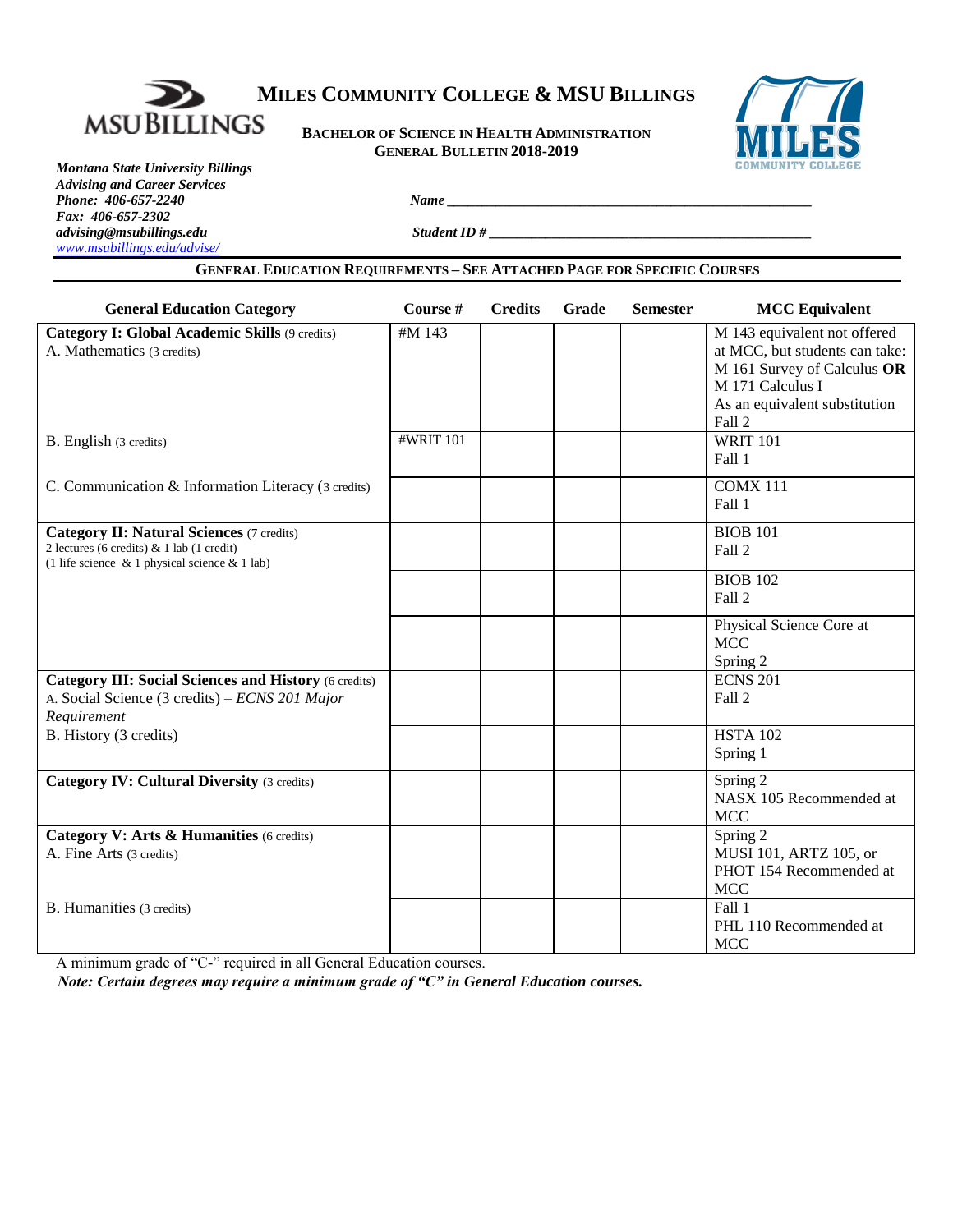| ourse |  | - credits | Grade | Semester | MCC<br>Lauivalent |
|-------|--|-----------|-------|----------|-------------------|
|       |  |           |       |          |                   |

*A minimum grade of C- or better is required in all major coursework*

## **Required Health Administration Core**

| #HADM       | 305 | Survey of U.S. Healthcare System                     | 3 | No equivalent at MCC, But<br>students take HADM 305 with<br>$MSUB$ online their $2nd$ Fall<br>semester at MCC |
|-------------|-----|------------------------------------------------------|---|---------------------------------------------------------------------------------------------------------------|
| <b>HADM</b> | 307 | <b>Health Informatics</b>                            | 3 | Year 3 Fall with MSUB Online                                                                                  |
| <b>HADM</b> | 310 | Healthcare Economics                                 | 3 | Year 3 Spring with MSUB Online                                                                                |
| <b>HADM</b> | 325 | Principles of Marketing for Healthcare Organizations | 3 | Year 3 Spring with MSUB Online                                                                                |
| <b>HADM</b> | 335 | Health Law and Ethics                                | 3 | Year 3 Fall with MSUB Online                                                                                  |
| <b>HADM</b> | 405 | Evidence in Research and Evaluation                  | 3 | Year 3 Spring with MSUB Online                                                                                |
| <b>HADM</b> | 422 | Operations, Outcomes, and Quality                    | 3 | Year 4 Fall with MSUB Online                                                                                  |
| <b>HADM</b> | 425 | Financial Management and Budgeting in Healthcare     | 3 | Year 3 Spring with MSUB Online                                                                                |
| <b>HADM</b> | 440 | Managerial Epidemiology and the Public's Health      | 3 | Year 4 Fall with MSUB Online                                                                                  |
| <b>HADM</b> | 445 | Managing Health Care Organizations                   | 3 | Year 3 Spring with MSUB Online                                                                                |
| <b>HADM</b> | 450 | Health Policy and Politics                           | 3 | Year 4 Spring with MSUB Online                                                                                |
| <b>HADM</b> | 498 | Cooperative Education/Internship                     | 3 | Year 4 Spring with MSUB Online                                                                                |
| <b>HADM</b> | 499 | Capstone                                             | 3 | Year 4 Spring with MSUB Online                                                                                |

**#**Required for Admission to the BSHA Program \*May satisfy General Education requirements

# **Required Business Core**

| #ACTG       | 201 | Principles of Financial Accounting |     |  | ACTG 201/Fall 2                |
|-------------|-----|------------------------------------|-----|--|--------------------------------|
| <b>BFIN</b> | 322 | <b>Business Finance</b>            |     |  | Year 3 Fall with MSUB Online   |
| <b>BMGT</b> | 329 | Human Resources Management         |     |  | Year 3 Spring with MSUB Online |
| <b>BMGT</b> | 335 | Management and Organization        |     |  | Year 3 Fall with MSUB Online   |
| *#ECNS      | 201 | Principles of Microeconomics       | (3) |  | ECNS 201/Fall 2                |

## **Required Statistics**

| $\times$ C | $\sim$ 1.0 | וואר<br>$^{\prime\prime}$ |  |  |
|------------|------------|---------------------------|--|--|
|            |            |                           |  |  |

#### **Restricted Electives**

# **\*Select 6 credits of Restricted Electives below Year 4 Fall with MSUB Online (with these 6 credits and 3 credits of AHMS 144 at MCC students will meet the minimum of 9 credits of Restricted Electives)**

Choose 9 credits from the following with approval of an advisor

| <b>AHMS</b> | 144 | <b>Medical Terminology</b>                        | 3 |  | AHMS 144/Spring 1 |
|-------------|-----|---------------------------------------------------|---|--|-------------------|
| <b>CHTH</b> | 250 | Introduction to Public Health                     | 3 |  |                   |
| <b>CHTH</b> | 317 | <b>Health Behavior Theories</b>                   | 3 |  |                   |
| <b>CHTH</b> | 355 | Theory and Practice of Community Health Education | 3 |  |                   |
| <b>CHTH</b> | 450 | <b>Worksite Health Promotion</b>                  | 3 |  |                   |
| <b>COMX</b> | 320 | Principles of Organizational Communication        | 3 |  |                   |
| <b>COMX</b> | 426 | Leadership in Communication                       | 3 |  |                   |
| <b>COMX</b> | 480 | <b>Health Communication</b>                       | 3 |  |                   |
| <b>GPHY</b> | 380 | Principles of GIS                                 | 3 |  |                   |
| <b>HADM</b> | 365 | Managing the Continuum of Long-Term Care Services | 3 |  |                   |
| <b>HADM</b> | 409 | Aging in America and Long-Term Care               | 3 |  |                   |
| <b>HADM</b> | 452 | Case Management                                   | 3 |  |                   |
| <b>HADM</b> | 462 | Supervision in Healthcare                         | 3 |  |                   |
| <b>HADM</b> | 494 | Seminar/Workshop                                  | 3 |  |                   |
| $*$ HTH     | 270 | <b>Global Health Issues</b>                       | 3 |  |                   |
| <b>HTH</b>  | 435 | Health and Wellness Across the Lifespan           | 3 |  |                   |
| <b>SOCI</b> | 352 | Diseases & Society                                | 3 |  |                   |
| <b>SOCI</b> | 380 | Sociology of Health and Medicine                  | 3 |  |                   |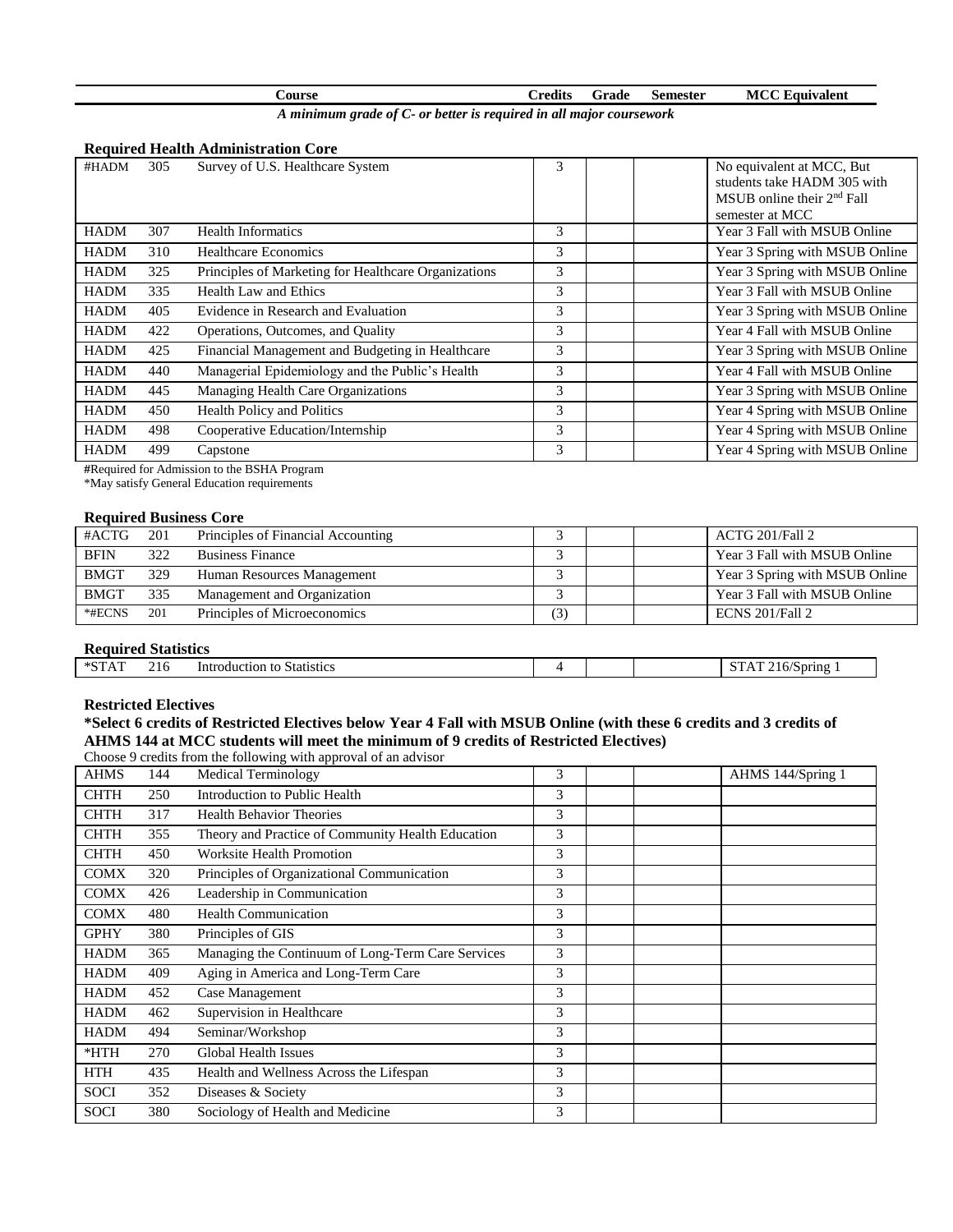**Electives** - The total number of elective credits required for the degree will be determined by the number of courses a student elects to take which fulfill both the General Education requirements and the major requirements. Electives should be chosen in consultation with an academic advisor.

| Course                                                                                                                                                                                                                                                                                                            | <b>Credits</b> | Grade | <b>Semester</b> | <b>MCC Equivalent</b>                        |
|-------------------------------------------------------------------------------------------------------------------------------------------------------------------------------------------------------------------------------------------------------------------------------------------------------------------|----------------|-------|-----------------|----------------------------------------------|
|                                                                                                                                                                                                                                                                                                                   |                |       |                 |                                              |
|                                                                                                                                                                                                                                                                                                                   | 3              |       |                 | CAPP 120/Fall 1                              |
|                                                                                                                                                                                                                                                                                                                   | 2              |       |                 | COLS 101/Fall 1                              |
|                                                                                                                                                                                                                                                                                                                   | 3              |       |                 | WRIT 121/Spring 1                            |
|                                                                                                                                                                                                                                                                                                                   | 2              |       |                 | LSCI 101/Spring 1                            |
|                                                                                                                                                                                                                                                                                                                   | 5              |       |                 | General Electives at MCC<br>Spring 2         |
|                                                                                                                                                                                                                                                                                                                   |                |       |                 |                                              |
| Either Elective credits or credits for optional Concentration below                                                                                                                                                                                                                                               | 6              |       |                 | Year 3 Fall with MSUB Online                 |
| Either Elective credits or credits for optional Concentration below                                                                                                                                                                                                                                               | 6              |       |                 | Year 4 Fall with MSUB Online                 |
| Either Elective credits or credits for optional Concentration below<br>*if not doing optional concentration, elective number varies depending on<br>how many credits are needed to get to the minimum of 120 credits to<br>graduate after General Education requirements and Major requirements<br>are fulfilled. | $0 - 6$        |       |                 | Year 4 Spring with MSUB<br>Online, if needed |
|                                                                                                                                                                                                                                                                                                                   |                |       |                 |                                              |

Health Administration Concentrations (optional) – A student may elect to complete at least one of the following concentrations as part of the Health Administration program in consultation with their advisor.

# **I. Business Concentration (Optional Business Minor)**

A student may choose to concentrate in business. There are 15 credits required for this concentration, which will also fulfill the requirements for a Business Minor.

| Tequitements for a Dusiness Million. |     |                                       |  |  |  |  |
|--------------------------------------|-----|---------------------------------------|--|--|--|--|
| ACTG                                 | 202 | Principles of Managerial Accounting   |  |  |  |  |
| <b>BMGT</b>                          | 322 | <b>Operations Management</b>          |  |  |  |  |
| <b>BMIS</b>                          | 311 | <b>Management Information Systems</b> |  |  |  |  |
| <b>BMKT</b>                          | 325 | Principles of Marketing               |  |  |  |  |
| *ECNS                                | 202 | Principles of Macroeconomics          |  |  |  |  |

# **II. Long-Term Care Management Concentration (Optional Long-Term Care Management Certificate)**

| A student may choose to concentrate in Long-Term Care Management. There are 15 credits required for this concentration: |     |                                                     |  |  |  |  |
|-------------------------------------------------------------------------------------------------------------------------|-----|-----------------------------------------------------|--|--|--|--|
| <b>HADM</b>                                                                                                             | 335 | Health Law and Ethics                               |  |  |  |  |
| <b>HADM</b>                                                                                                             | 365 | Managing the Continuum of Long-Term Care Management |  |  |  |  |
| <b>HADM</b>                                                                                                             | 409 | Aging in America and Long-Term Care                 |  |  |  |  |
| <b>HADM</b>                                                                                                             | 425 | Financial Management and Budgeting in Healthcare    |  |  |  |  |
| <b>HADM</b>                                                                                                             | 445 | Managing Healthcare Organizations                   |  |  |  |  |

#### **BACHELOR OF SCIENCE IN HEALTH ADMINISTRATION**

| <b>Categories</b>                     | <b>Credits</b> | <b>Earned</b> | <b>Remaining</b> |
|---------------------------------------|----------------|---------------|------------------|
| <b>General Education Requirements</b> | 32             |               |                  |
| Required Health Administration Core   | 39             |               |                  |
| <b>Required Business Core</b>         | 15             |               |                  |
| <b>Required Statistics</b>            | 4              |               |                  |
| <b>Restricted Electives</b>           | 9              |               |                  |
| Electives/Concentration (may vary)    | V              |               |                  |
| Total                                 | 120            |               |                  |

**It is the student's responsibility to know and meet the requirements for graduation. A minimum of 36 credits must be upper division classes (300 and above).**